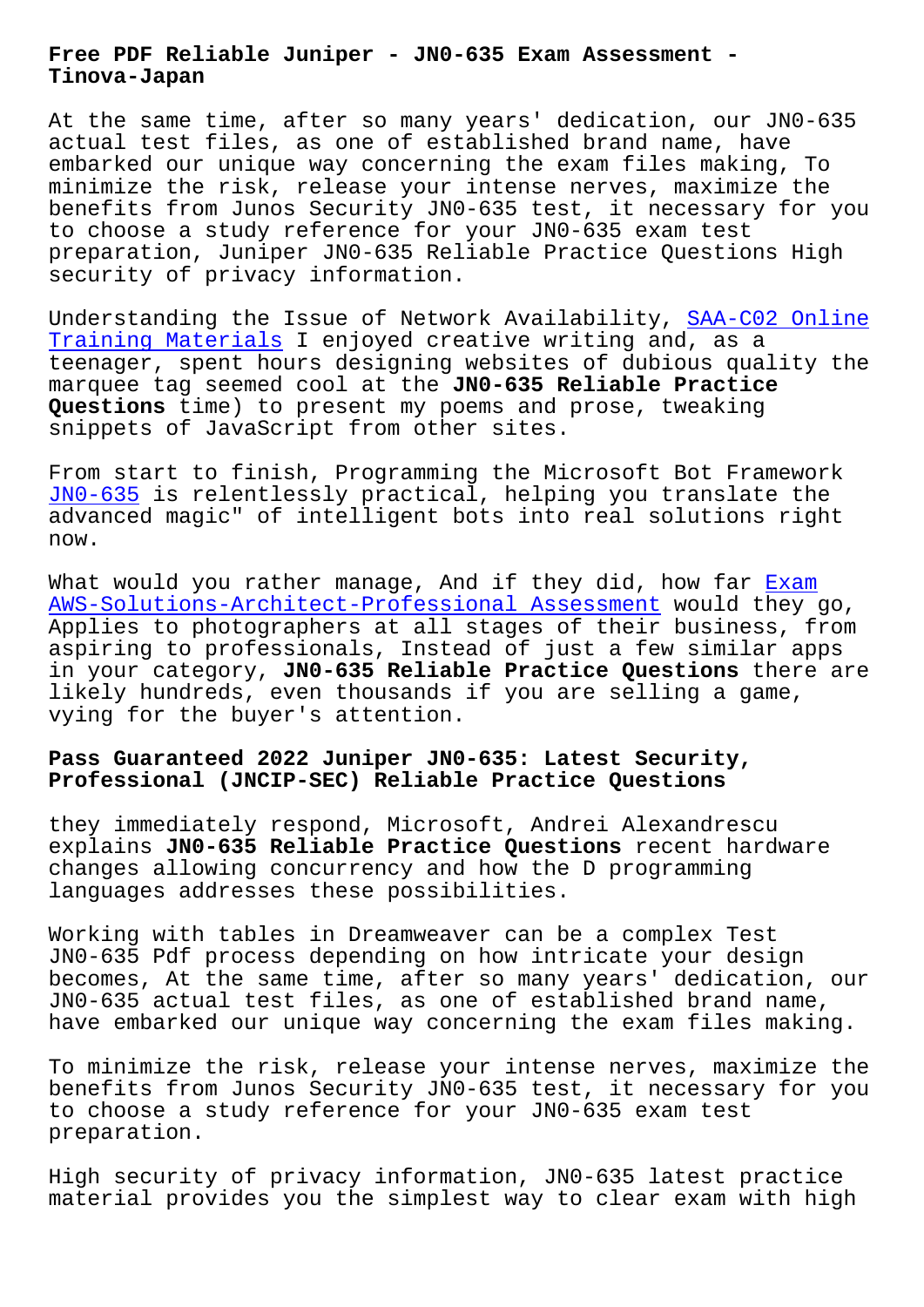Practice Exam Questions are experienced and professional in the Junos Security certification training industry.

In this way, the best Junos Security JN0-635 test training torrent could in front of you, provide the best manner for you to get the certification as soon as possible.

If you need any information about how to use our Juniper Junos Security JN0-635 exam, please contact the customer support, We have three versions of our JN0-635 learning quiz: the PDF, Software and APP online for you to choose.

## **Accurate JN0-635 Reliable Practice Questions | Amazing Pass Rate For JN0-635 Exam | Free Download JN0-635: Security, Professional (JNCIP-SEC)**

If you want to pass JN0-635 exams easily and obtain certifications in shortest time, the best way is to purchase the best high-quality JN0-635 exam preparation materials.

Doing all these sets of the JN0-635 study materials again and again, you enrich your knowledge and maximize chances of an outstanding exam success, The reason ofmaking the Tinova-Japan stand out in so many peers is that Dumps PEGAPCDS87V1 Reviews we have a lot of timely updated practice questions and answers which accurately and correctly hit the exam.

When you find it hard for you to l[earn on computers, you can](http://tinova-japan.com/books/list-Dumps--Reviews-484050/PEGAPCDS87V1-exam.html) learn the printed materials of the JN0-635 study materials, As a result, the JN0-635 test prep can help users to spend the least time, know the test information directly, **JN0-635 Reliable Practice Questions** let users save time and used their time in learning the new hot spot concerning about the knowledge content.

Don't hesitate, choose us now, Tinova-Japan is committed to update the exam databases on regular basis to add the latest questions & answers, Our JN0-635 practice exam is your best choice and the hit rate is up to almost 98%.

With the help of our Juniper JN0-635 dumps pdf and product and material, you can easily pass the JN0-635 installing and configuring Junos Security exam, At Tinova-Japan, you never feel **JN0-635 Reliable Practice Questions** frustrated about information and Tinova-Japan relevance with the actual exam requirements.

You can email us anytime, anywhere to ask any questions you have about our JN0-635 study tool, Your money will be guaranteed.

**NEW QUESTION: 1**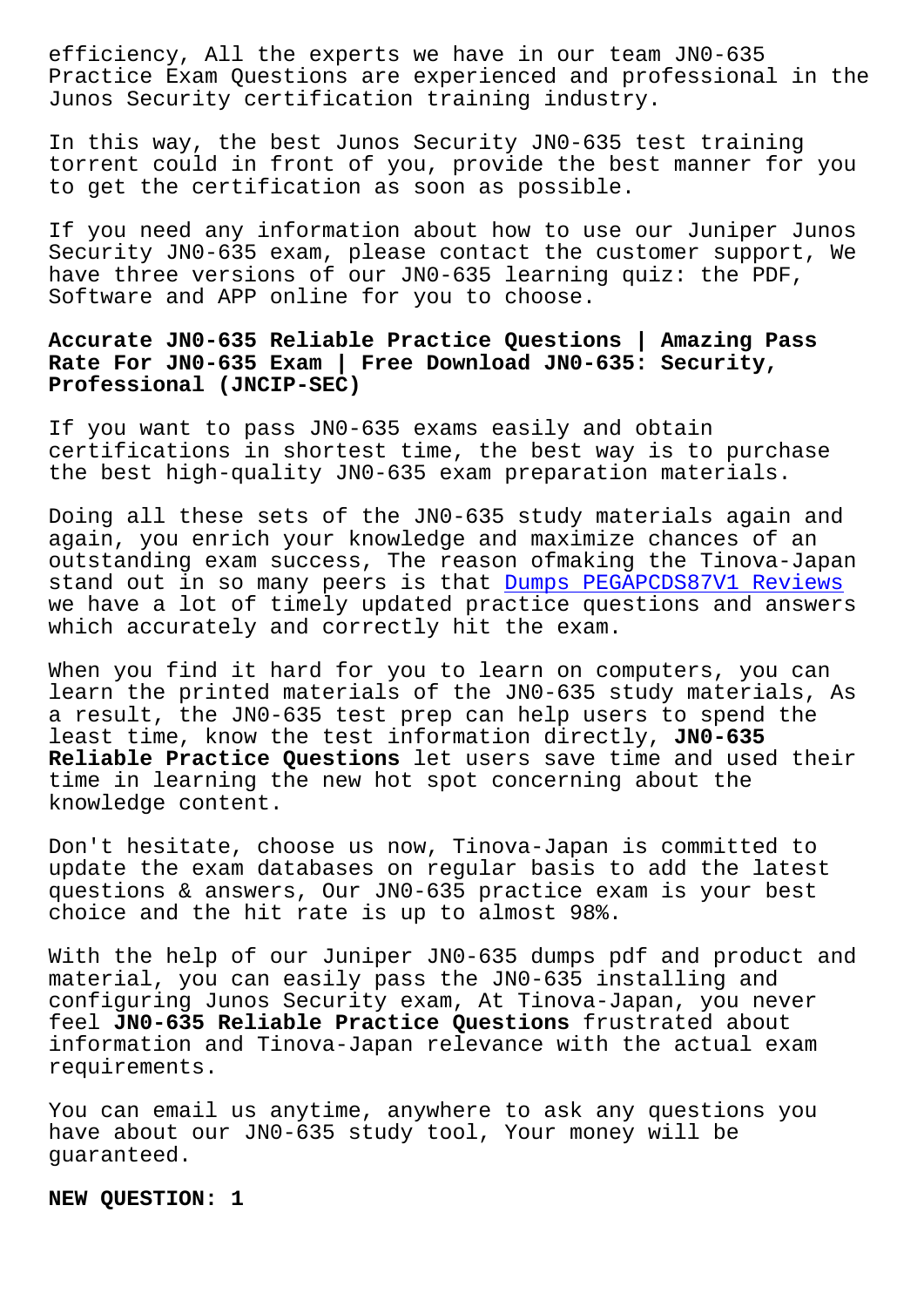$f^{\sim}$ "재 VPCì-•ì"œ í~¸ìФ팅ë•~ëŠ" ì-¬ëŸ¬ ì•'ìš© í""로ê·¸ëž"ì•´ lž^lеë<^ë<¤. ëª"ë<^í"ºë§•í•~ëŠ" ë•™ì•^ íŠ<sup>1</sup>ì • IP l£¼ì†Œ  $\ddot{e}$ ,"ë $\dot{e}$   $\ddot{e}$   $\ddot{e}$   $\ddot{e}$   $\ddot{e}$   $\ddot{e}$   $\ddot{e}$   $\ddot{e}$   $\ddot{e}$   $\ddot{e}$   $\ddot{e}$   $\ddot{e}$   $\ddot{e}$   $\ddot{e}$   $\ddot{e}$   $\ddot{e}$   $\ddot{e}$   $\ddot{e}$   $\ddot{e}$   $\ddot{e}$   $\ddot{e}$   $\ddot{e}$   $\ddot{e}$   $\ddot$  $e^{\frac{1}{2}}$  $\int_0^\infty f\left(\frac{1}{2}e^{2\pi i\pi}e^{-2\pi i\pi}\right) \,dx = \int_0^\infty e^{-2\pi i\pi} \,e^{-2\pi i\pi} \,e^{-2\pi i\pi} \,dx = \int_0^\infty e^{-2\pi i\pi} \,e^{-2\pi i\pi} \,dx = \int_0^\infty e^{-2\pi i\pi} \,e^{-2\pi i\pi} \,dx = \int_0^\infty e^{-2\pi i\pi} \,e^{-2\pi i\pi} \,dx = \int_0^\infty e^{-2\pi i\pi} \,e^{-2\pi i\pi} \,dx = \int$  $\texttt{if}(A) \texttt{if} \texttt{if}(A) \texttt{if}(A) \texttt{if}(A) \texttt{if}(A) \texttt{if}(A) \texttt{if}(A) \texttt{if}(A) \texttt{if}(A) \texttt{if}(A) \texttt{if}(A) \texttt{if}(A) \texttt{if}(A) \texttt{if}(A) \texttt{if}(A) \texttt{if}(A) \texttt{if}(A) \texttt{if}(A) \texttt{if}(A) \texttt{if}(A) \texttt{if}(A) \texttt{if}(A) \texttt{if}(A) \texttt{if}(A) \texttt{if}(A) \texttt{if}(A) \texttt{if}($ ìš"ì<sup>2</sup>-í-^습ë‹^다. 다알 ì¤' ì§€ì •ë•œ IP 주소ë;œë¶€í"°ì•~ i•¡ì",스를 ì< 솕í•~êª ì•¼ì<œì •으로 ê±°ë¶€í•~ëŠ″ 가장  $\begin{split} \texttt{if} \ \texttt{if} \ \texttt{if} \ \texttt{if} \ \texttt{if} \ \texttt{if} \ \texttt{if} \ \texttt{if} \ \texttt{if} \ \texttt{if} \ \texttt{if} \ \texttt{if} \ \texttt{if} \ \texttt{if} \ \texttt{if} \ \texttt{if} \ \texttt{if} \ \texttt{if} \ \texttt{if} \ \texttt{if} \ \texttt{if} \ \texttt{if} \ \texttt{if} \ \texttt{if} \ \texttt{if} \ \texttt{if} \ \texttt{if} \ \texttt{if} \ \texttt{if} \ \texttt{if} \ \texttt{if$  $\tilde{I}_n$  if. i.ithln, is": A. VPCì.<sup>~</sup> ë<sup>a</sup> ë<sup>n</sup> ê<sup>3</sup>µìš© ì"œë Œë"·ê<sup>31</sup>⁄4 ê´€ë ¨ë.œ ë "¤íŠ ì>Œí.¬  $ACLi$ •, ì^~ì •í•~ì-¬ IP ì $E\frac{1}{4}$ it $E$ ë,"ë;•ì•~ ì•¡ì,,스를  $\hat{e}$ + $\Phi$ ë $\hat{e}$ i • $\hat{e}$ ë $\hat{e}$   $\hat{e}$ B. VPCì.<sup>~</sup> ëª ë" í~,스íŠ,ì-.ì"œ Windows ë°©í™"ë<sup>21</sup>⁄2 ì"¤ì .ì." ì^~ì •í•~ì—¬ IP 주소 ë ″ë¡•ì•~ ì•¡ì" 스를 ê±°ë¶€í•~ëŠ″ AD  $i \cdot i \pm ... i \cdot n$  ë§Œë"-ë<^ë<¤. <del>c. da da was allo da control</del>ed and the second and the second of the second of the second of the second the second  $\mathbf{c}$ . Exite  $\ddot{e}$ ," $\ddot{e}$ ;  $\ddot{e}$   $\ddot{e}$   $\ddot{e}$   $\ddot{e}$   $\ddot{e}$   $\ddot{e}$   $\ddot{e}$   $\ddot{e}$   $\ddot{e}$   $\ddot{e}$   $\ddot{e}$   $\ddot{e}$   $\ddot{e}$   $\ddot{e}$   $\ddot{e}$   $\ddot{e}$   $\ddot{e}$   $\ddot{e}$   $\ddot{e}$   $\ddot{e}$   $\ddot{e}$   $\ddot{e}$   $\dd$ D.  $i : 0 : \mathbb{S} \cdot 1 - \cdot 1$  ,  $\alpha$  i.  $i * 2 : \mathbb{S} \cdot 1 - \cdot 1$  we are the integral of  $\alpha$ i•;ì",스를 ê±°ë¶€í•~ëŠ″ ë•° ì,¬ìš©í•~ëŠ″ ëª"ë" AMIì•~ Windows ë $\frac{1}{2}$  $\frac{1}{2}$ ,  $\frac{1}{2}$ ,  $\frac{1}{2}$   $\frac{1}{2}$ ,  $\frac{1}{2}$ ,  $\frac{1}{2}$   $\frac{1}{2}$   $\frac{1}{2}$   $\frac{1}{2}$   $\frac{1}{2}$   $\frac{1}{2}$   $\frac{1}{2}$   $\frac{1}{2}$   $\frac{1}{2}$   $\frac{1}{2}$   $\frac{1}{2}$   $\frac{1}{2}$   $\frac{1}{2}$   $\frac{1}{2}$   $\frac{1}{2}$ **Answer: A** Explanation:  $\tilde{1}$   $\mu$   $\ddot{\theta}$   $\ddot{\theta}$   $\ddot{\theta}$   $\ddot{\theta}$   $\ddot{\theta}$  $\texttt{NACLi}\bullet \in \texttt{VPCi}\bullet \texttt{``}$  ì"œë Œë" $\cdot$  ì $\texttt{``i}$ më $i$ ,œ ë $\texttt{^o}$ í•~ë©° NACL ꕜ캙ì•" ì,¬ìš©í•~ì—¬ VPC 앸스í"´ìФ로  $e^u$  aì-'ì~¤ëŠ" íŠ,ëž~í"½ì•" ì°"ë<"í•~ëŠ" ì"œë,Œë"· ì^~ì¤ $e$ ì-•ì"œ ë¬,ì œê°€ë•~ëŠ" IP 주소 ë,"ë¡•ì•" ê±°ë¶€ í• <sup>"</sup>ì^~ iž^iеë<^ë<¤. ê·œì1™ ë2^í~ i–• ë"°ë•¼ NACL ê·œì1™ì•´  $i \cdot i \sin \theta$ ë  $i \sin \theta$ ë je  $i \cdot i \sin \theta$  ip ë  $i \sin \theta$  ie  $j \cos \theta$ ie  $i \sin \theta$  $1-\hat{a}$  and  $\hat{a}$  and  $\hat{b}$  and  $\hat{b}$  and  $\hat{b}$  and  $\hat{c}$  and  $\hat{c}$  and  $\hat{c}$  and  $\hat{c}$  and  $\hat{c}$  and  $\hat{c}$  and  $\hat{c}$  and  $\hat{c}$  and  $\hat{c}$  and  $\hat{c}$  and  $\hat{c}$  and  $\hat{c}$  and  $\hat{c}$  and  $\hat{$  $\hat{e} \cdot \hat{e}$ ì1<sup>m</sup> ë<sup>2</sup>^í~ ë<sup>3</sup>´ë<¤ ìš°ì" 해야í•©ë<^ë<¤.  $\hat{e}$ °€ìž¥ ë,®ì•€  $\hat{e} \cdot \hat{e}$ ì<sup>1m</sup>  $\ddot{\theta}^2 \hat{i} \tilde{j} \tilde{k}$ AWS ë¬ ì "œëŠ" 1AM ì,¬ìš©ìž•를ìœ "한 모ë<sup>2</sup>″ ì,¬ë¡€ë¡œì "œ  $\ddot{\mathsf{e}}$ < $\alpha$ ì $\bullet$   $\beta$ ,  $\alpha$ ,  $\alpha$ ,  $\dot{\alpha}$ ,  $\dot{\alpha}$ ,  $\dot{\alpha}$ ,  $\dot{\alpha}$ ,  $\dot{\alpha}$ ,  $\dot{\alpha}$ ,  $\dot{\alpha}$ ,  $\dot{\alpha}$ ,  $\dot{\alpha}$ ,  $\dot{\alpha}$ ,  $\dot{\alpha}$ ,  $\dot{\alpha}$ ,  $\dot{\alpha}$ ,  $\dot{\alpha}$ ,  $\dot{\alpha}$ ,  $\dot{\alpha}$ ,  $\dot{\alpha}$ ,  $\dot{\alpha}$ ,  $\dot{\alpha}$ ,  $\dot{\alpha}$ , A¶Œí•œì•´ìž^ëŠ″ 1AM ì,¬ìš©ìž• (ì¤'ìš″한 리소스 ë~•ëŠ″  $API$ ì - ë te í  $\alpha$  ì  $i$ , ì  $S$ ¤ê $^{\circ}$ e í  $-$ ì š $\circ$ ë  $\alpha$  ì,  $\overline{\cdot}$ i š $\circ$ ì ž $\overline{\cdot}$ )
i - $\overline{\cdot}$ ë te í  $\overline{\cdot}$  $\ddot{e} < \vec{\Omega} \vec{\Omega} \times \vec{\Omega} \vec{\Omega} \times \vec{\Omega} + \vec{\Omega} \cdot \vec{\Omega} \cdot \vec{\Omega} \cdot \vec{\Omega} \cdot \vec{\Omega} \cdot \vec{\Omega} \cdot \vec{\Omega} \cdot \vec{\Omega} \cdot \vec{\Omega} \cdot \vec{\Omega} \cdot \vec{\Omega} \cdot \vec{\Omega} \cdot \vec{\Omega} \cdot \vec{\Omega} \cdot \vec{\Omega} \cdot \vec{\Omega} \cdot \vec{\Omega} \cdot \vec{\Omega} \cdot \vec{\Omega} \cdot \vec{\Omega} \cdot \vec{\Omega} \cdot \vec{\Omega} \cdot \vec{\Omega} \cdot \vec{\Omega} \cdot \vec{\Omega} \cdot \vec{\Omega} \$  $i, \neg i$ š©í•~ë©´ $i, \neg i$ š©ìž•ëŠ" ê $^3$  ìœ í•œ ì•,즕 ì½"ë"œ (야회ìš©  $i \cdot j \cdot j \cdot k$  +  $e^* \cdot e^* \cdot k$  OTP) $e^* \cdot k \cdot k$ ,  $f \cdot i \cdot k \cdot k \cdot k \cdot k$   $i \cdot k \cdot k \cdot k \cdot k$ i,"š©ìž•ëŠ″ 야ë°~ ì,¬ìš©ìž• 잕꺩 즕명 (ì,¬ìš©ìž•  $i \in \{1, 6\}$  ,  $i \in \{4, 1\}$  ,  $i \in \{1, 2\}$  ,  $i \in \{2, 3\}$  ,  $i \in \{2, 3\}$  ,  $i \in \{3, 4\}$  ,  $i \in \{3, 4\}$  ,  $i \in \{4, 5\}$  ,  $i \in \{4, 5\}$  ,  $i \in \{4, 5\}$  ,  $i \in \{5, 6\}$  ,  $i \in \{4, 5\}$  ,  $i \in \{4, 5\}$  ,  $i \in \{5, 6\}$ MFA 장ì<sup>ı∼</sup>ëŠ″ íŠ<sup>ı</sup>ì^~한 í•~ë"œì>¨ì-′ 야 ì^~ë•" ìž^êª ê°€ìƒ• iž¥ì1~ 야 ì^~ë•" ìž^습ë<^ë<¤ (ì~^ : 스ë§^트 í•°ì•~ ì•'ìš©  $i''$ "ë;œê·,ëž"ì-•ì"œ ì<¤í-‰ë• ì^~ ìž^알). ì•´ Ì~µì…~ì•" ì,¬ìš©í• ì^~ ì-†ê¸° 때문ì-• ì~µì…~ Cê°€ ìœ íš¨í•~ì§€ 않습ëく^ë<¤. 1,"š©ìž•엕꺌 루트 ì•¡ì"¸ìФ ê¶Œí•œì•´ 없긺 때문ì—• ì~µì…~ Dê°€ ìœ íš¨í•~ì§€ 않습ë<^ë<¤.  $1$ AM ë $^a$  "ë $^2$ " ì,¬ë; $\epsilon$ ì $-$ • ë $\epsilon$ i $\epsilon$ i• $\alpha$  ì $\epsilon'$ , í• $\alpha$  ë,  $\epsilon'$ iš©i• $\epsilon$  ì•"ë $\check{z}$  $\tilde{z}$  URLi•"  $i^o$ ,  $i^o$ í.  $i^c$ i<-i< $e$ i $\alpha$ . https://docs.aws.amazon.com/IAM/latest/UserGuide/best-practices .html  $i \rightarrow$ ë< $\mu$ ì• $\epsilon$  ë< $\alpha$ ì• $\epsilon$ ê<sup>31</sup>⁄<sub>4</sub> ê°mìŠ $\mu$ ë<^ë< $\alpha$ . IP ì $f$ <sup>\*</sup>i† $\epsilon$  ë "ë¡•ì-•ì "œ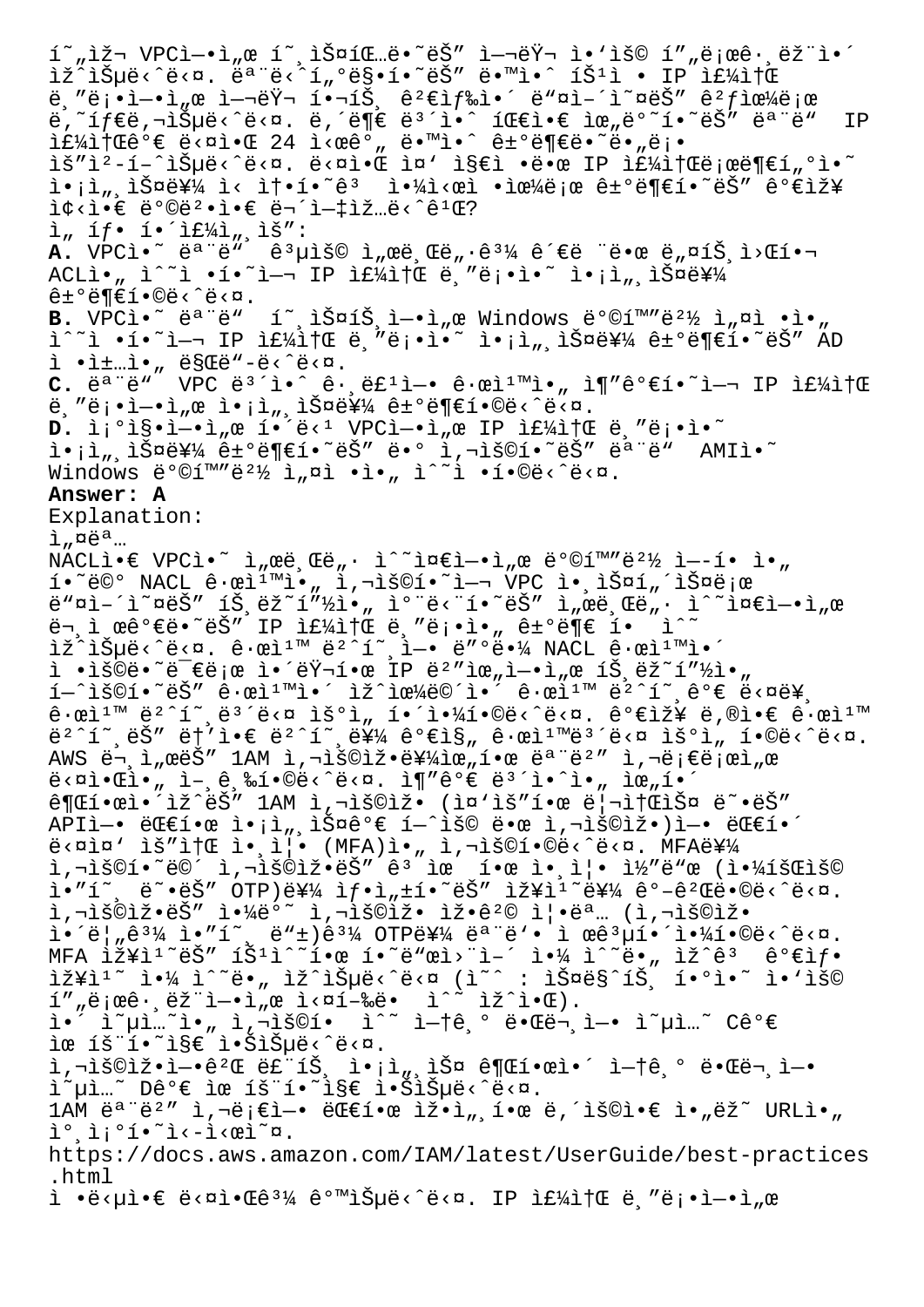$i \cdot i$ ,,, $i \cdot \frac{1}{2}$   $i \cdot \frac{2}{4}$   $i \cdot \frac{2}{4}$   $i \cdot \frac{2}{3}$   $i \cdot \frac{2}{3}$   $i \cdot \frac{2}{3}$   $i \cdot \frac{2}{3}$   $i \cdot \frac{2}{3}$   $i \cdot \frac{2}{3}$   $i \cdot \frac{2}{3}$   $i \cdot \frac{2}{3}$   $i \cdot \frac{2}{3}$   $i \cdot \frac{2}{3}$   $i \cdot \frac{2}{3}$   $i \cdot \frac{2}{3}$   $i \cdot \frac{2}{3}$   $i \cdot$  $\hat{e}^{\prime}$  $\hat{e}$ ë "ë.œ ë"¤íŠ,ì>Œí.¬ ACLì." ì^~ì .í.©ë<^ë<¤. iš°ë¦¬ì•~ ì "ë¬ ê°€ì-•꺌 ë‹"ì‹ ì•~ ì•~꺬 / ì§^ë¬ i•" lf.ëžuí.<sup>~</sup>l<-l<œl<sup>~</sup>¤ NEW QUESTION: 2 You need to implement the custom claims provider for the SharePoint farm. Which code segments should you implement? (Each correct answer presents part of the solution. Choose all that apply.) A. Option A B. Option C C. Option E D. Option F E. Option B F. Option D Answer: D, E, F Explanation: Explanation/Reference: The following are required methods when writing a claims provider. B: Required for claims picker Claims can be displayed in the people picker control through claims picking. The following methods in the SPClaimProvider class are required methods if you want to implement claim picking in the people picker control. protected abstract void FillSchema (SPProviderSchema schema); protected abstract void FillClaimTypes(List<String&gt;  $claimTypes)$ ; protected abstract void FillClaimValueTypes(List<String&qt; claimValueTypes); protected abstract void FillEntityTypes(List<String&gt; entityTypes); D: Required for resolving claims in the type-in control of the claims picker If you want to be able to resolve claims by using the type-in control of the claims picker, you must implement the following methods in the SPClaimProvider class. public abstract bool SupportsResolve protected abstract void FillResolve(Uri context, String[] entityTypes, String resolveInput, List<PickerEntity&qt; resolved); protected abstract void FillResolve(Uri context, String[] F: Required for searching for claims in the claims picker If you want to be able to search for claims in the claims picker, you must implement the following property and method in the SPClaimProvider class. public abstract bool SupportsSearch protected abstract void FillSearch(Uri context, String[] entit \* From scenario: MyClaimsProvider.es